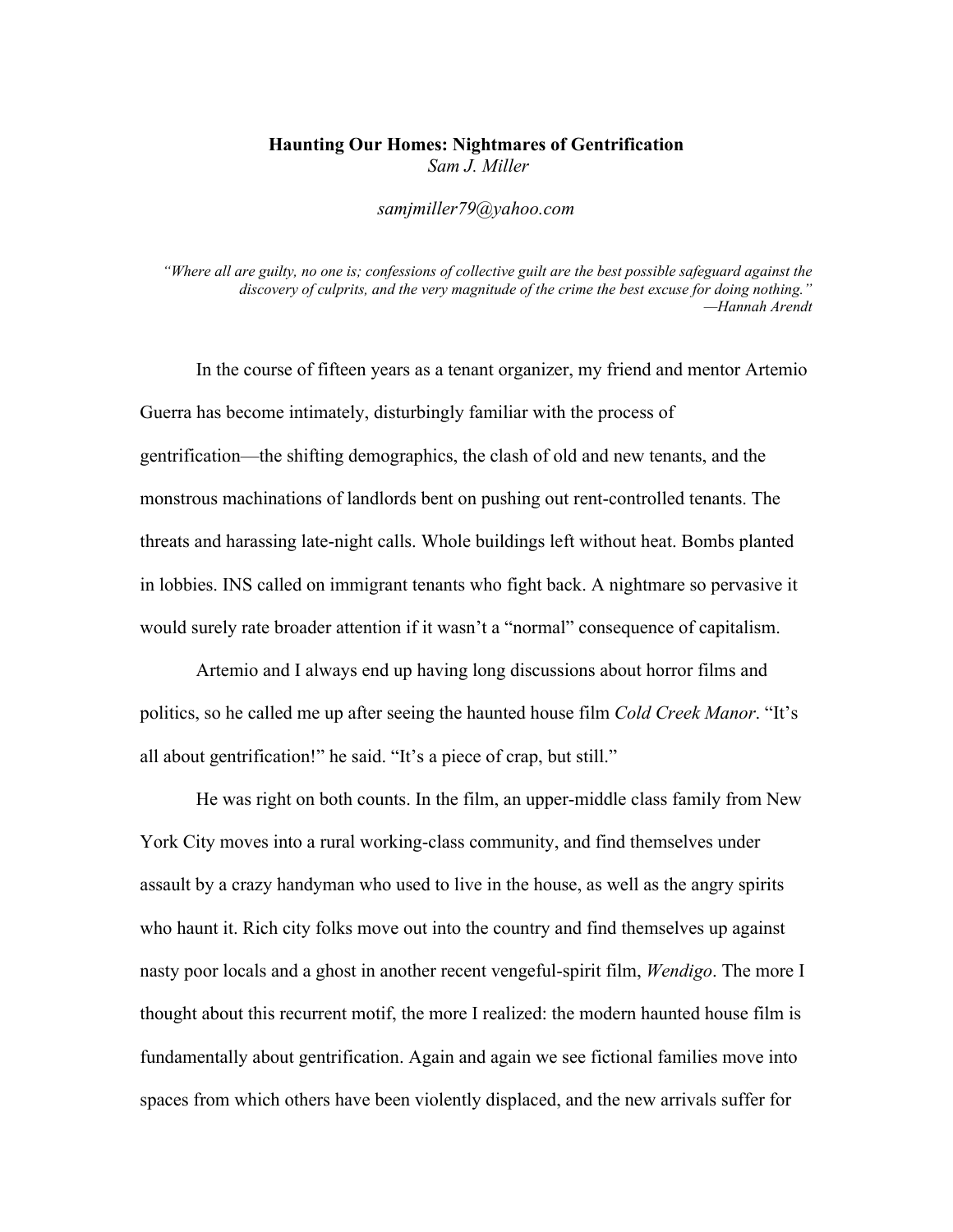that violence even if they themselves have done nothing wrong. This thriving subgenre depends upon the audience believing, on some level, that what "we" have was attained by violence, and the fear that it will be taken by violence. In the process, because mainstream audiences are imaged as white, and because gentrification predominantly impacts communities of color, the racial Other becomes literally monstrous.

The biggest cliché in the modern haunted house film is that of the Indian Burial Ground. In *Poltergeist, Pet Semetary, The Shining*, and *The Amityville Horror*, the source of the problem is that the real estate parcel in question has desecrated sacred ground. The conquest of North America could be classified as our most extensive gentrification, where thousands of communities of color were violently pushed out by white settlers manifesting racist destiny. The ubiquity of the Indian Burial Ground points to screenwriter laziness, but it also constructs a movie-going public all too willing to accept that our homes are literally built upon genocide, and terrified that those dead Indians will come back—not to scalp us or to take "our" land through armed force, but to suck our children into the television or make our husbands go insane and try to kill us with an axe.

Guilt over the North American genocide persists, in spite of centuries of racist history that have clouded the general public's grasp on the extremity of violence perpetrated against the Native Americans—the broken treaties, the Indian Removal Act, the smallpox blankets. With the death of the Western as a film genre and the success of the Civil Rights Movement in challenging the blatancy of racism in mainstream culture, the Indian-as-bloodthirsty-savage was transformed into the Indian-as-murderous-ghost. That's one of the main ways the horror genre, on its surface so apolitical, connects to the United States' histories of genocide. How far a leap is it from the menacing ex-slaves in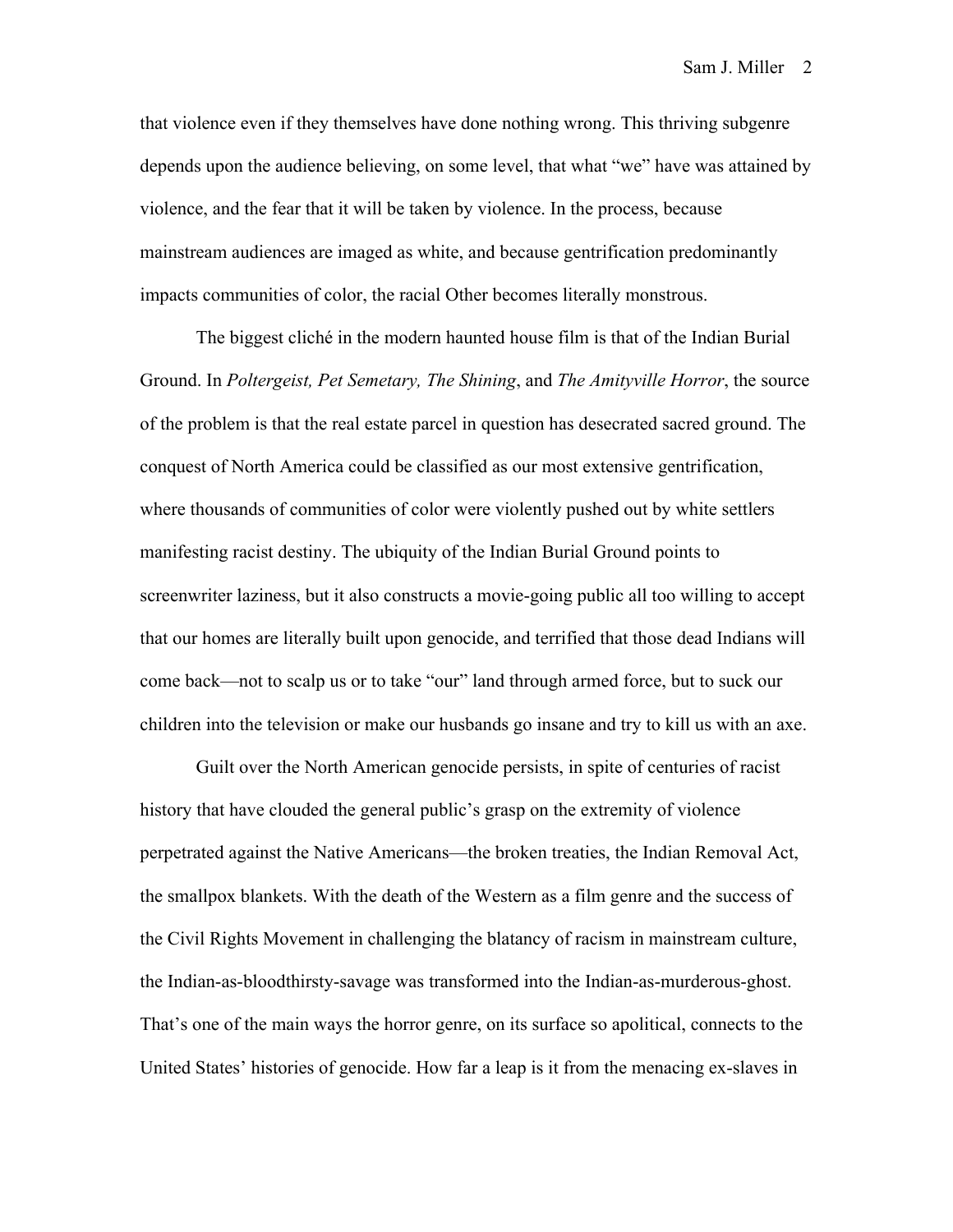*Birth of a Nation* to the zombies in *Night of the Living Dead*? Even though its subtext of displacement and gentrification might foreground race and violence and displacement, the haunted house film participates in the mystification of demographic change by convincing us that we are innocent, and the people we have displaced are monsters.

Displacement creates a paradox: we acknowledge the wrong that has been done but feel powerless to do anything about it. A sort of collective guilt springs up: a sense that we are insignificant cogs in the machinery of economic and social factors that create gentrification. This is particularly true for the middle class, who are often forced by economic necessity to move to gentrifying neighborhoods or to new suburban developments that have demolished pre-existing space.

Regardless of their place on the political spectrum, most people acknowledge that their government does some very bad things, and that they themselves might have to face the consequences. As in Malcolm X's famous comment on the assassination of John F. Kennedy—"the chickens are coming home to roost"—and following the Golden Rule, a system that maintains itself through violence will engender a violent response. The price of living in the comfort that globalizing imperialism can provide is the chance that we will be the victims of retaliatory violence—like the Oklahoma City bombing and 9/11. In the same way, the consequences of gentrification flicker on our radar regardless of whether or not we feel personally culpable. The question is: can we do anything about it? The modern haunted house film tells us that we can't—that the only way to live in peace is to destroy the monsters we have already replaced.

From its roots in the Gothic tale, the haunted house story has often been about guilt visited upon the innocent for things their ancestors (or husbands, or cousins) did.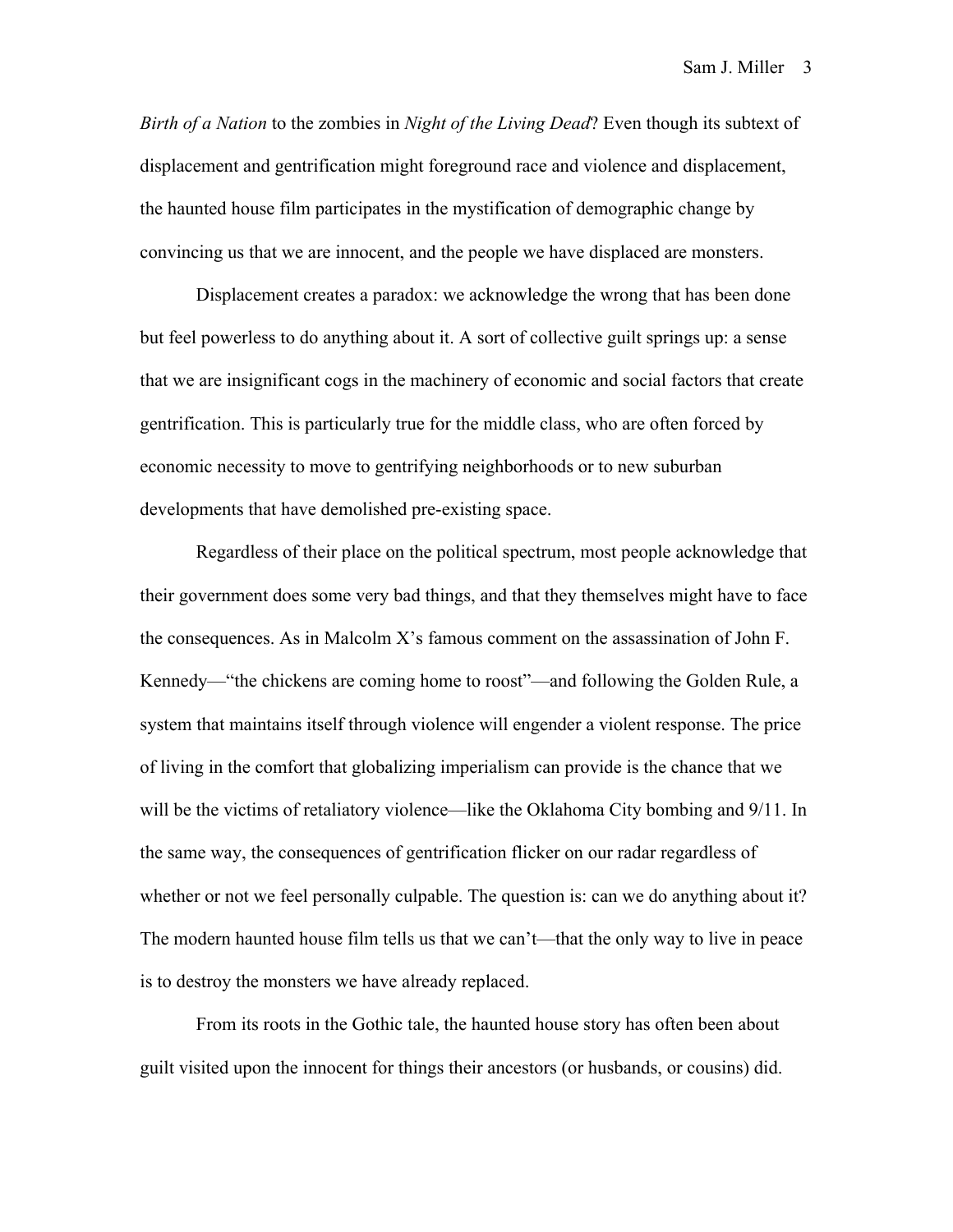Somebody did something wrong, and somebody else is paying for it. Think of Jane Eyre, taunted by the madwoman in the attic who turns out to be the wife her lover has locked up. The children in *The Turn of the Screw* are destroyed by their governess's sexual frustration, manifested in ghost form. In what might be the most influential literary example of the "bad house" story, Shirley Jackson's *The Haunting of Hill House*, the "evil" has its source in its owner/architect's repressive patriarchal Puritanism. The assumption has always been that "innocent" beneficiaries of privilege won through violence will be made to pay for that violence. This construction of innocence is disingenuous, since real guilt does exist, even though the complex mechanisms of modern markets fog the issue in ways that play into "our" desire to feel like we have no role or power in the process.

Race is structured out of haunted house films, because the horror film is largely intended to allay guilt—scary movies invoke it only to exploit and then banish it. *Candyman* and *The People Under The Stairs* represent attempts to expose the racial underpinnings of the genre, but even they depend upon the audience (constructed as white) having a pre-existing fear of "black" spaces—housing projects, tenements, the inner city—since those spaces are represented in exaggerated forms that exploit middleclass misconceptions. And even this exploration has come to an end with the current glut of horror films—witness *Dark Water*, about an urban renter whose affordable housing is haunted by the ghost of tenants past, and which takes place in a New York where somehow both ghost and victim (and just about everyone else) manages to be white.

"What is a ghost?" Stephen Dedalus wonders in *Ulysses*. "One who has faded into palpability through death, through absence, through change of manners." The haunted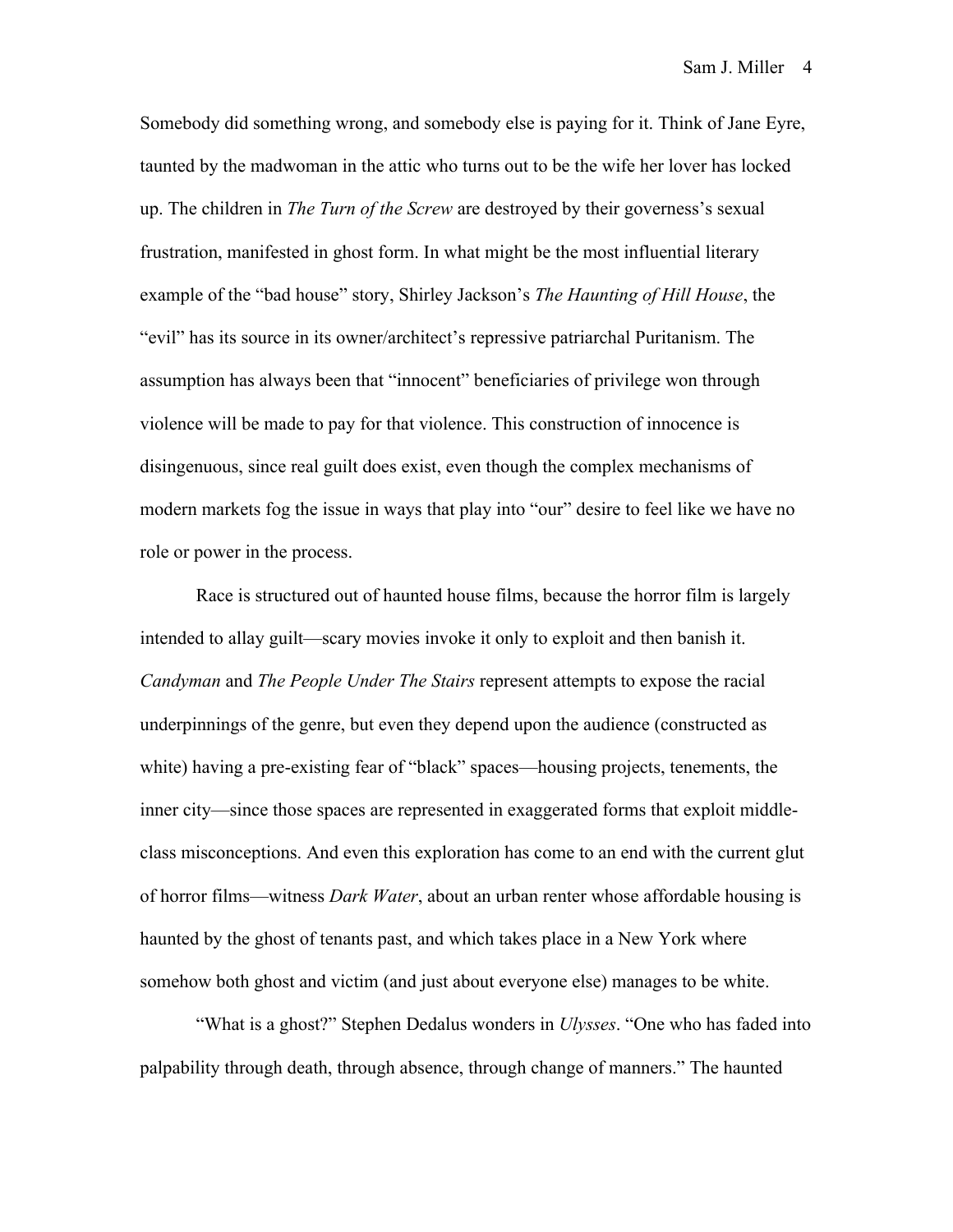house film mimics the workings of the real estate market, where gentrification and urban renewal push people of color into homelessness, into shelters, into prisons. People of color register as monsters—homeless boogeymen, gangsta rappers, violent crack addicts waiting outside your house.

Gentrification is itself something of a ghost—trivialized by the mainstream media, ignored by government, distorted in academia as "impossible to quantify," or obfuscated by policymakers—as in a report from the Brookings Institution that somehow wonders "Does Gentrification Harm the Poor?" Because the "audience" for gentrification is always the poor, people of color, immigrants, working class seniors, and combinations of the above, the realities of gentrification are usually "invisible" to those who shape the public's understanding of the issues. In my day job, organizing homeless folks who have been displaced by the tens of thousands by rising rents to fight back against city policies and practices that abet gentrification, there is no question that the poor are harmed by gentrification, and that poor people of color are disproportionately harmed (currently, 90% of the 35,000 people in NYC homeless shelters are Black or Latino). The other thing that's painfully clear is that everyone wants to do *something* about it. In spite of the mainstream media's demonization of the homeless as crazy violent substance abusers, many people acknowledge that the presence of homeless people is the result of systemic problems, and that homeless individuals are not "garbage." Despite the claims of local government and real estate interests (if one can indeed claim them as separate) that "neighborhood improvement" will transform poor crime-infested communities into bright green utopias, most people are able to see the realities and are eager to support grassroots efforts to transform blighted neighborhoods in ways that do not negatively impact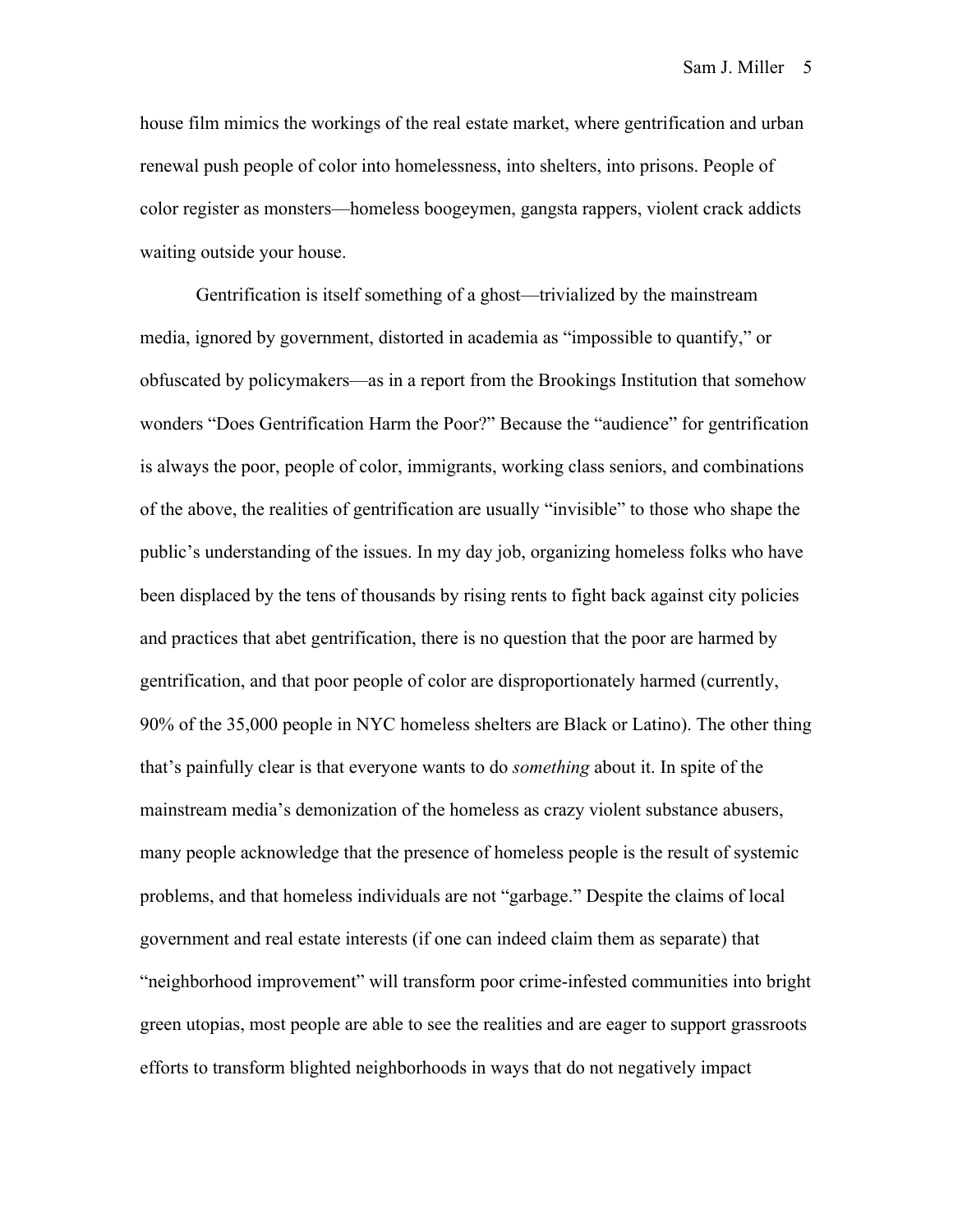Sam J. Miller 6

existing demographics. The survival and success of the haunted house film indicates a considerable (subconscious?) guilt, which in turn indicates acknowledgement of culpability and oppression.

Horror films give us back our sins as monsters. The parents who burned Freddy Krueger alive find their randy teenaged offspring butchered. Nuclear testing wakes up Godzilla. In slasher films, sexuality is a capital offense. Dr. Frankenstein's hubris leads to the deaths of everyone he loves. And starting with *The Texas Chainsaw Massacre,* class antagonism has been at the heart of the horror film. These days, the two most popular plotlines in the dozens of scary movies that come out each year are: (1) a middle class family or group of teenagers wanders into the wilderness and the clutches of a depraved monstrous lumpenproletariate (*The Hills Have Eyes, Wolf Creek, The Descent, Wrong Turn, Cabin Fever, Chainsaw Massacre, Silent Hill*) or: (2) a similar configuration of victims menaced on their own luxurious turf by monsters who symbolize "our" paranoid fantasies of the violent dispossessed working class even if they do not actually come from it (*When A Stranger Calls, Cry Wolf, Cursed, Scream,* all the slasher films that do not fall under category (1)). The spate of slow-moving zombie films that followed in the wake of *Night of the Living Dead* represent a capitalist nightmare of communist revolution: the brain-dead bloodthirsty working class, desiring nothing but our destruction, rises us up to besiege "us" in our comfortable homes, our malls, our military bases.

Would a haunted house film have any resonance in a communist country? Is it possible to imagine *The Grudge* in an economic structure where housing is guaranteed—however problematically—and where people have extremely limited freedom to choose their own housing? Present-day capitalism leads to an inevitable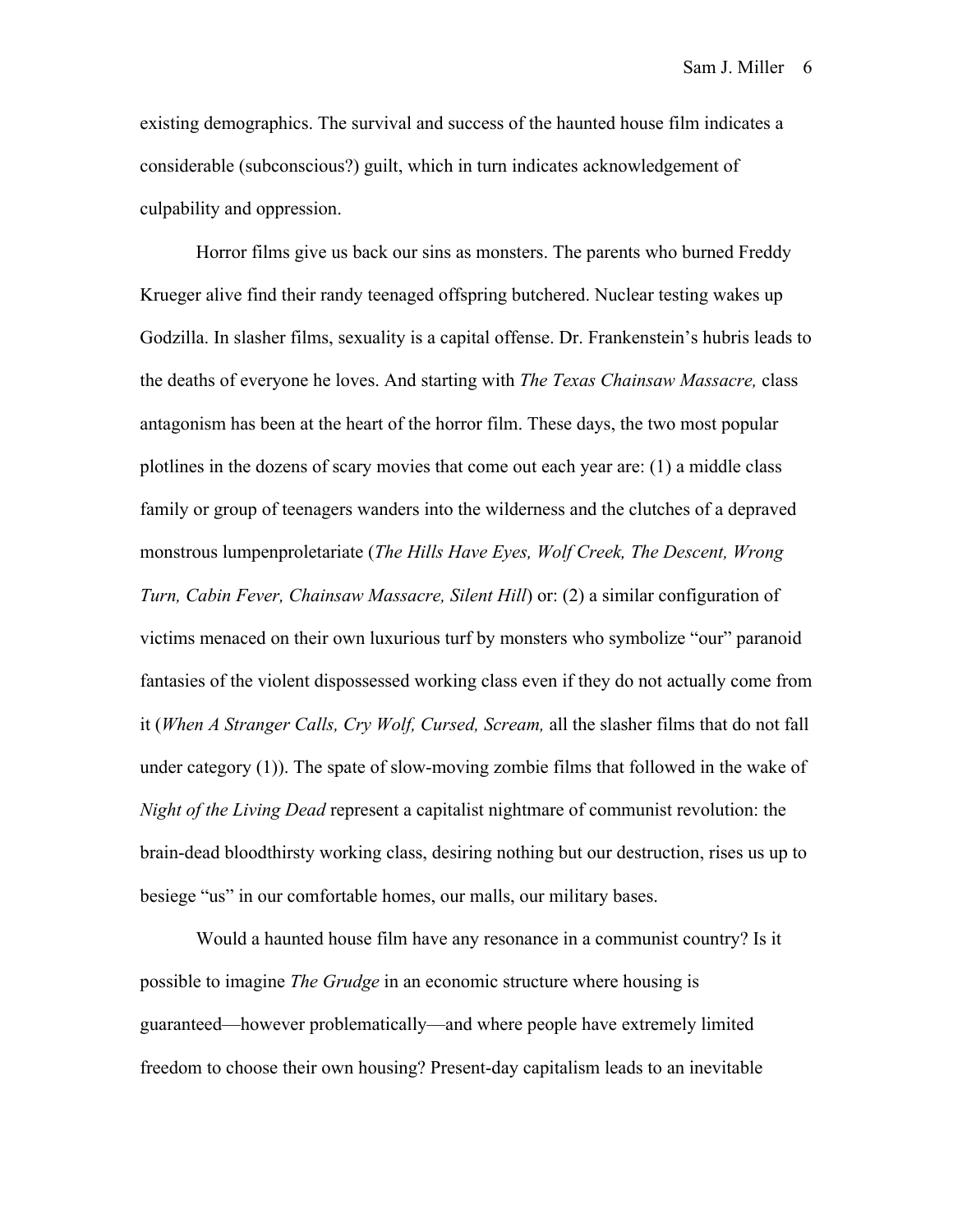fetishization of *home*, of "our" space, rooted in our understanding that nothing is guaranteed. The haunted house film expresses the universal human fear that your home is not safe, that it will be taken from you by violence. *House of Sand and Fog* is an honest look at the emotional costs of a system where housing is a commodity, and not a right—the film can be read as a haunted house tale with no ghosts or monsters, just "normal" human beings whose basic needs are in direct opposition and cannot be reconciled.

Haunted-house escapism allows us to evade two fundamental truths: that on some level we participate in the displacement of others, and that we ourselves are vulnerable to displacement and homelessness. At the same time, the stigmatization of the homeless in media and in governmental policy has become so extreme that "we" equate the homeless with monsters. When you lose your home, you lose your membership in the human community. You become something else. A ghost; a monster.

Not all haunted house films end with the ghosts getting brutally exorcised, or the humans packing up and running for their lives. Although the dynamics always play out as a war of Us-vs-Them/ Good-vs-Evil/ Old-vs-New, the battle sometimes ends in a draw. The parody *Beetlejuice*, also about clueless rich urban gentrifiers colonizing a haunted house in the countryside, ends with the dead and the living recognizing that they are fundamentally the same, and learning to co-exist in harmony. The nature of scarcity economics makes this precise solution impossible with real-life gentrification, but active cooperation across the lines of class and race is not only possible, it's essential.

Expecting a mainstream horror film to give us a road map towards fighting gentrification is as absurd as hoping that an anti-war film will tell us how to stop a war.